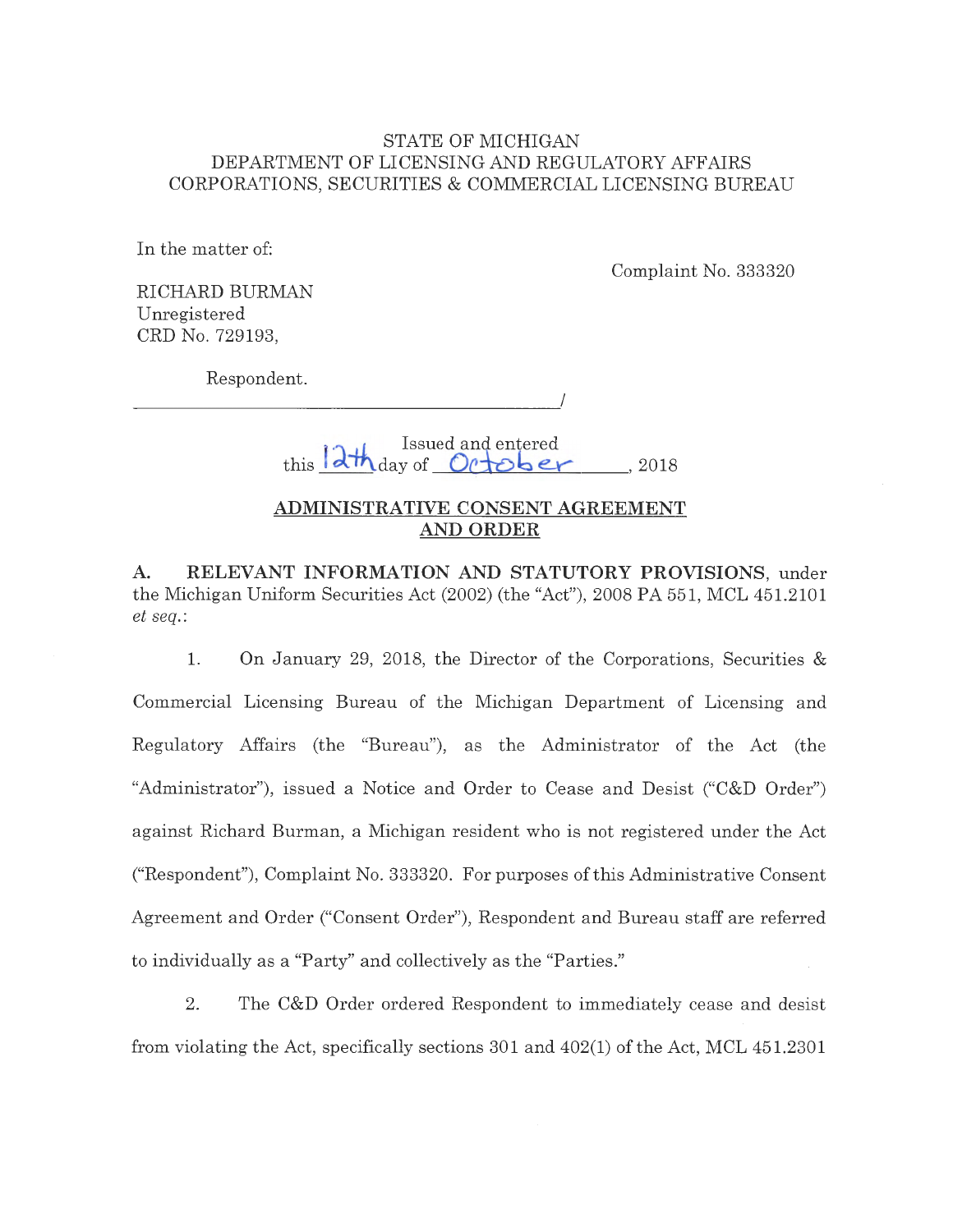and 451.2402(1), and further notified Respondent that the Administrator intended to impose a civil fine against him in the amount of \$22,812 under MCL 451.2604(4)(a).

3. The C&D Order was immediately effective pursuant to MCL 451.2604(2); however, Respondent, through counsel, timely requested an administrative hearing on the C&D Order under MCL 451.2604(2) and (3) (the "Hearing Request"). Thereafter, the Parties waived the 15-day statutory requirement to schedule a hearing and agreed to hold Respondent's Hearing Request in abeyance while negotiating possible resolution through this Consent Order.

4. As a result of negotiations, the Parties agree to and recommend that the Administrator order a settlement of this matter under the terms and conditions set forth in this Consent Order. Respondent was represented by, and had the advice of, legal counsel throughout the process of resolving the C&D Order through this Consent Order.

# **B. AGREEMENT**

The Parties agree to resolve the **C&D** Order under the following terms and conditions:

1. Respondent agrees to comply with the Act in connection with all future conduct and activities, including but not limited to ensuring that he is registered or exempt before effecting any further securities transactions in Michigan and ensuring that any securities he offers or sells in Michigan are registered or exempt.

2. Respondent agrees to pay the Bureau a reduced civil fine in the settlement amount of Five Thousand and 00/100 Dollars (\$5,000.00) (the "Reduced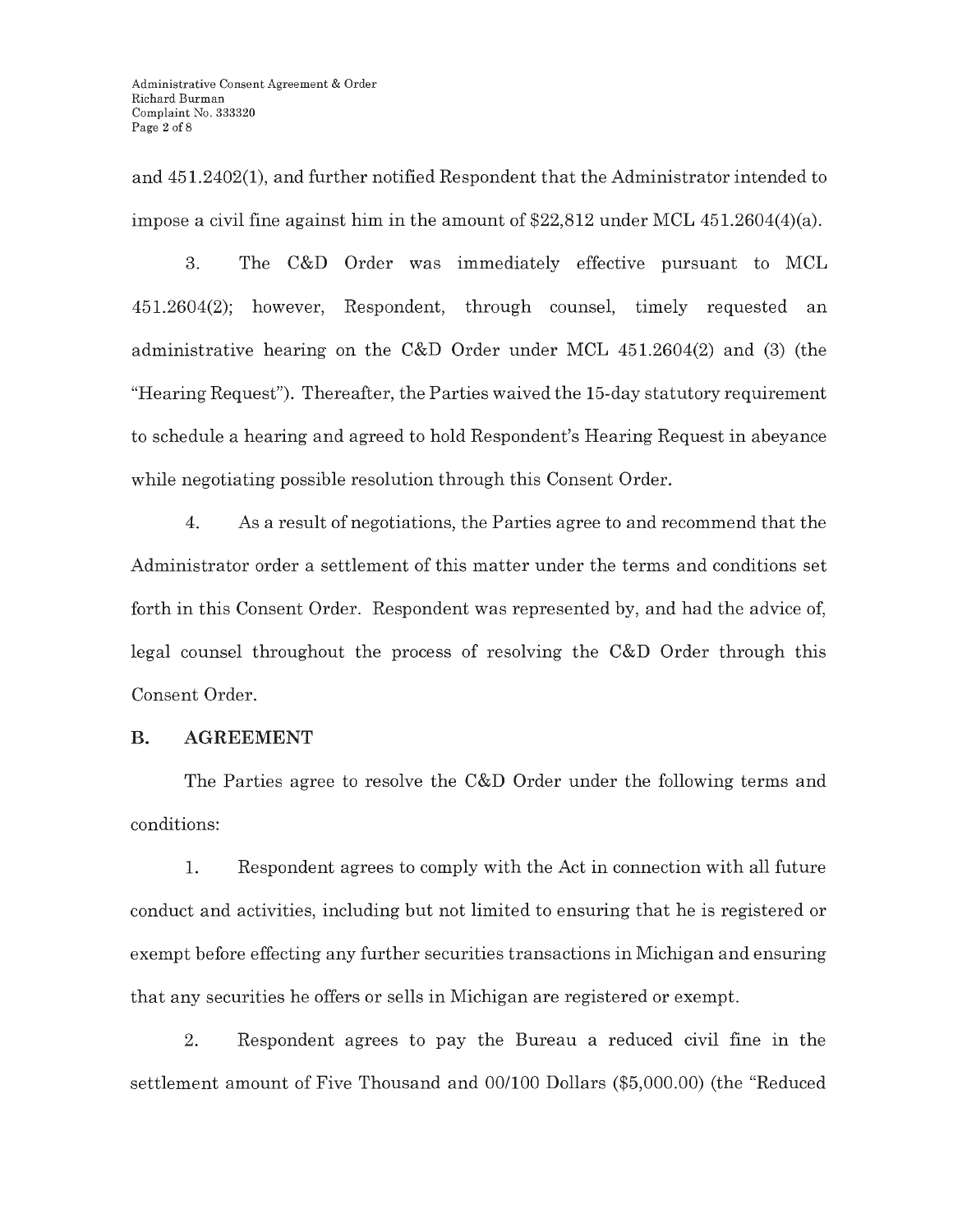Civil Fine"). Respondent agrees to pay the Reduced Civil Fine within sixty (60) calendar days after the mailing date of this Consent Order, once entered. The Reduced Civil Fine must be paid by cashier's check or money order made payable to the "State of Michigan," contain identifying information (name and "Complaint No. 333320"), and be mailed to the Bureau at the following address:

Corporations, Securities & Commercial Licensing Bureau Securities & Audit Division - Final Order Monitoring P.O. Box 30018 Lansing, MI 48909

If any portion of the Reduced Civil Fine is overdue for at least six (6) months, the Administrator may refer it to the Michigan Department of Treasury for collection action against Respondent. In addition, and consistent with Paragraph B.13. below, the Administrator reserves the right to take other available legal action to enforce payment of and collect the Reduced Civil Fine.

3. The Bureau will report and publish this Consent Order according to its current policy, as follows:

• This Consent Order is a public record required to be published and made available to the public, consistent with section **11** of the Michigan Freedom of Information Act, MCL 15.241. The Department will publish this Consent Order consistent with its current policy, whereby copies of orders issued under the Act are posted to the Department's website and a summary of order content is included in monthly disciplinary action reports separately published on the Department's website. Following entry of the attached Order, the Bureau will file a Form U6 with the Central Registration Depository reflecting the Parties' resolution of the C&D Order under this Consent Order.

4. Notwithstanding the potential application of MCL 451.2412(9), this Consent Order expressly preserves the Bureau's and Administrator's ability to rely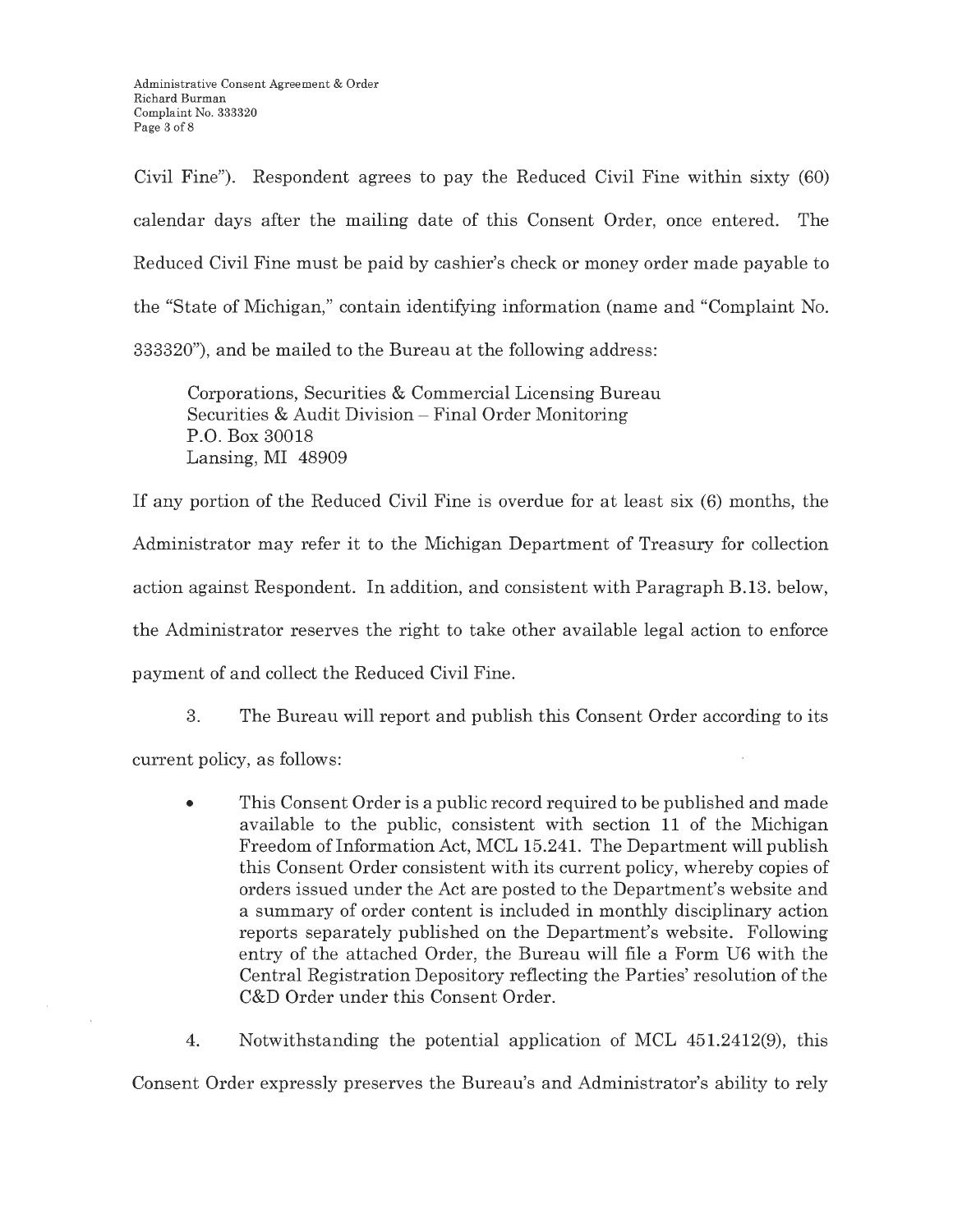on and assert, in any future proceeding under the Act, all activities, conduct, and alleged Act violations by Respondent contained in or relating to the C&D Order.

5. Respondent neither admits nor denies the allegations in the C&D Order or any wrongdoing in connection with this matter, and consents to entry of this Consent Order only for the purpose of resolving the C&D Order in an expeditious fashion that avoids the time and expense associated with an administrative proceeding on the Hearing Request and any appeals therefrom. The Parties agree that this Consent Order is automatically admissible in a proceeding to enforce its provisions or in any administrative proceeding under the Act.

6. The Parties agree that this Consent Order resolves only Respondent's activities, conduct, and alleged Act violations contained in the C&D Order, but it does not address or resolve any other activities, conduct, or potential Act violations engaged in by Respondent not expressly contained in the C&D Order or occurring after the date this Consent Order is entered.

7. Respondent agrees that, effective upon entry of this Consent Order, his Hearing Request is automatically revoked without further action by the Parties.

8. Respondent agrees to cooperate with the Bureau and comply with any reasonable investigative demands made by the Bureau in the future for purposes of ensuring compliance with this Consent Order or the Act.

9. Respondent acknowledges and agrees that: (a) the Administrator has jurisdiction and authority to enter this Consent Order; (b) the Administrator may enter this Consent Order without any further notice to Respondent; and (c) upon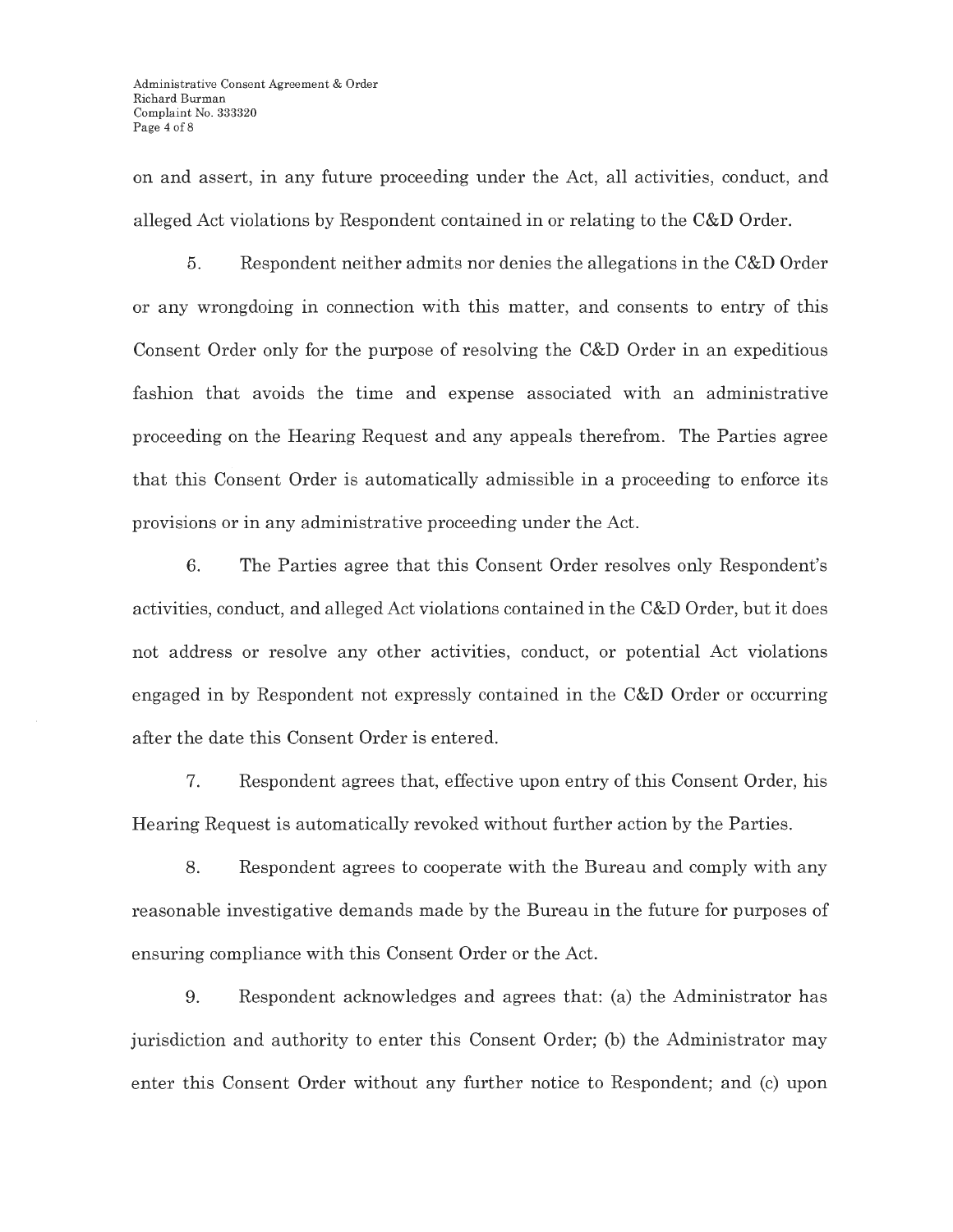entry of this Consent Order, it is final and binding, and Respondent waives any right to a hearing or appeal of this Consent Order and the C&D Order under the Act, the rules promulgated under the Act or the predecessor Act, the Administrative Procedures Act of 1969, 1969 PA 306, MCL 24.201 *et seq.,* or other applicable law.

10. The Parties understand and agree that this Consent Order will be presented to the Administrator for her final approval as evidenced by its entry, and that the Administrator may, in her sole discretion, decide to accept or reject this Consent Order. If the Administrator accepts this Consent Order by entering it, this Consent Order becomes fully effective and binding in accordance with Paragraph B.9. above. If the Administrator rejects this Consent Order by refusing to enter it, the Parties waive any objection to submitting the Hearing Request for adjudication through a formal administrative proceeding and the Administrator remaining the final decisionmaker at the conclusion of that proceeding.

11. The Parties acknowledge and agree that this Consent Order contains the entire understanding of the Parties and supersedes and forever terminates all prior and contemporaneous representations, promises, agreements, understandings, and negotiations, whether oral or written, with respect to its subject matter. The Parties further agree that this Consent Order may only be amended, modified, or supplemented by a duly executed writing signed by each Party and approved by Order of the Administrator.

12. The Parties acknowledge and represent that: (a) each Party has read this Consent Order in its entirety and fully understands all of its terms, conditions,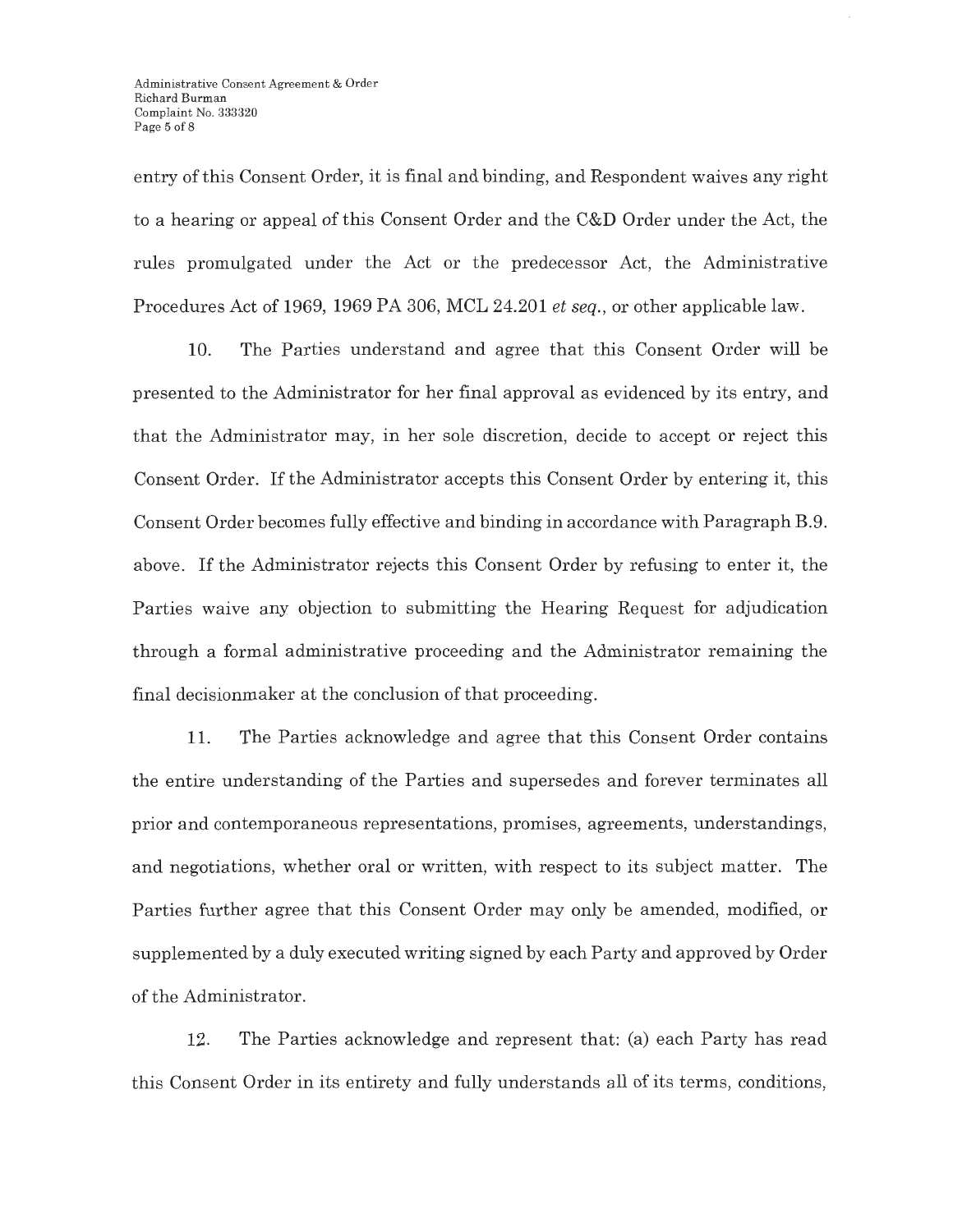ramifications, and consequences; (b) each Party unconditionally consents to the terms of this Consent Order; (c) each Party has consulted with or had ample opportunity to consult with legal counsel of his, her, or its choosing prior to executing this Consent Order; (d) each Party has freely and voluntarily signed this Consent Order; and (e) the consideration received by each Party as described in this Consent Order is adequate.

13. The Parties acknowledge and agree that the Administrator retains the right to pursue any action or proceeding permitted by law to enforce the provisions of this Consent Order.

14. The Parties agree that facsimile or electronically-transmitted signatures may be submitted in connection with this Consent Order and are binding on that Party to the same extent as an original signature.

[This space left intentionally blank; Signature Page and Order follow]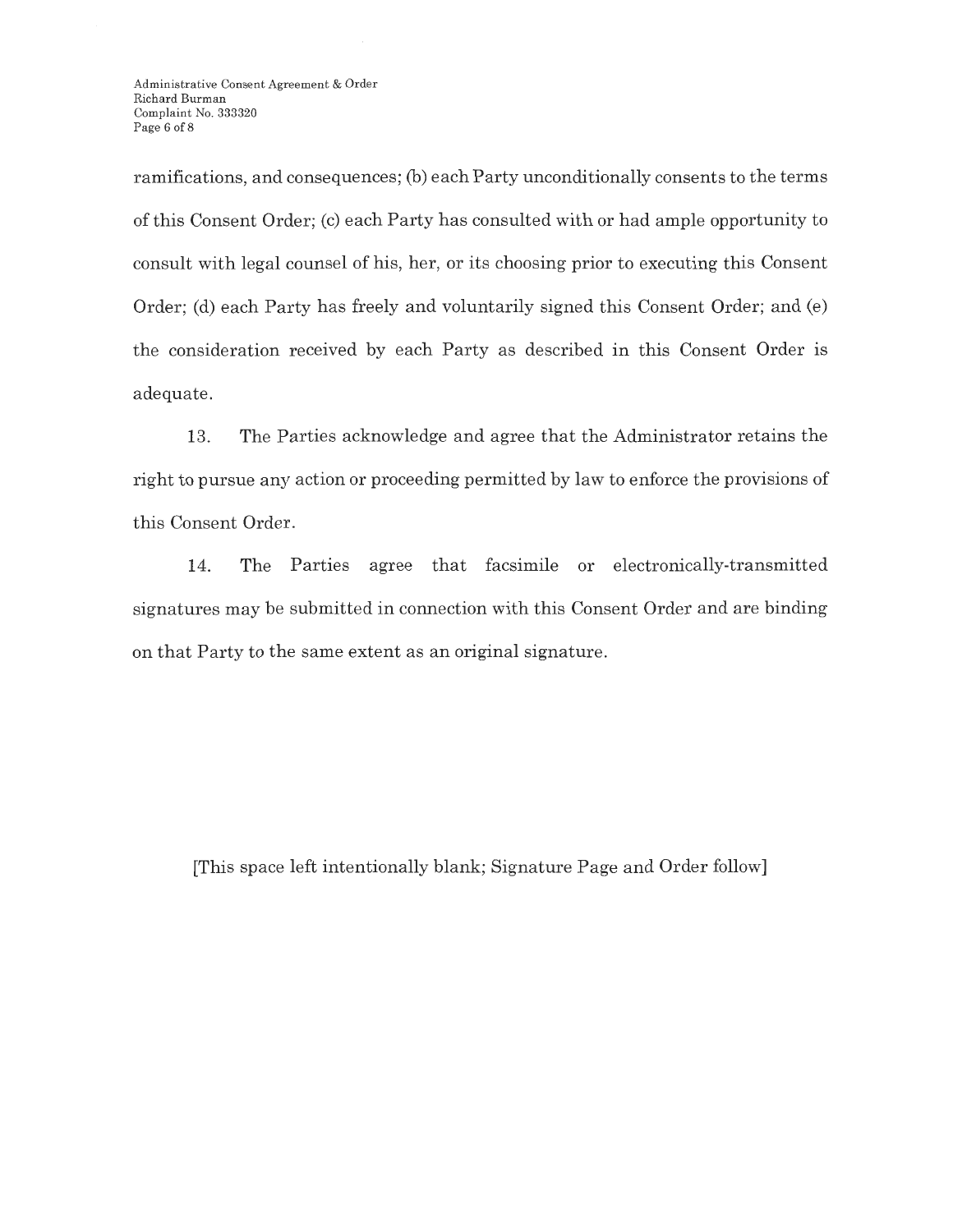Administxative Consent Agreement & O.rder Richard Burman Complaint No. 333320 Page 7 of 8

Through their signatures, the Parties agree to the above terms and

conditions.

Signed:

Richard Burman, Respondent

 $\Delta$ Dated:  $\frac{9}{1}$  | 1  $\frac{8}{1}$  | 1  $\frac{8}{1}$  | 1  $\frac{8}{1}$  | 1  $\frac{8}{1}$  | 1  $\frac{8}{1}$  | 1 ~·

Acknowledged and Reviewed by: Signed: Alah R. Miller Michael J. Bill Attorneys for Respondent

Dated:  $9 - 19 - 18$ .

Approved by:

Signed: \_\_\_\_\_\_\_\_\_\_\_\_\_\_ \_

Dated: \_\_\_\_\_\_\_\_\_ \_

Timothy L. Teague Securities & Audit Division Director Corporations, Securities & Commercial Licensing Bureau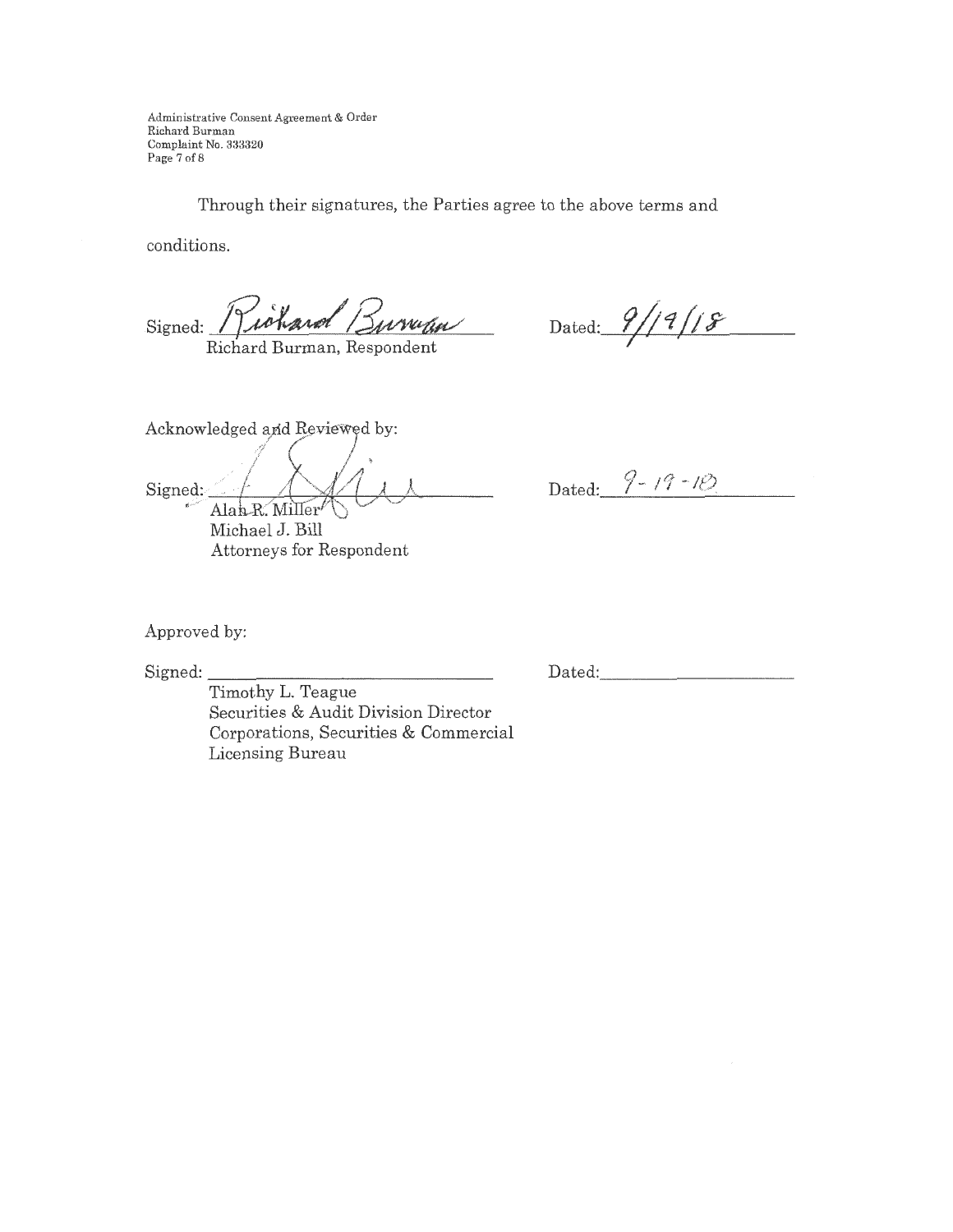Administrative Consent Agreement & Order Richard Burman Complaint No. 333320 Page 7 of 8

Through their signatures, the Parties agree to the above terms and

conditions.

Signed: \_\_\_\_\_\_\_\_\_\_\_\_\_ \_

Richard Burman, Respondent

Dated:

Acknowledged and Reviewed by:

Signed:

Alan R. Miller Michael J. Bill Attorneys for Respondent

Approved by:<br>Signed: **Impthy L. Teague** Securities & Audit Division Director Corporations, Securities & Commercial Licensing Bureau

Dated: \_\_\_\_\_\_\_\_\_ \_

Dated:  $0.48$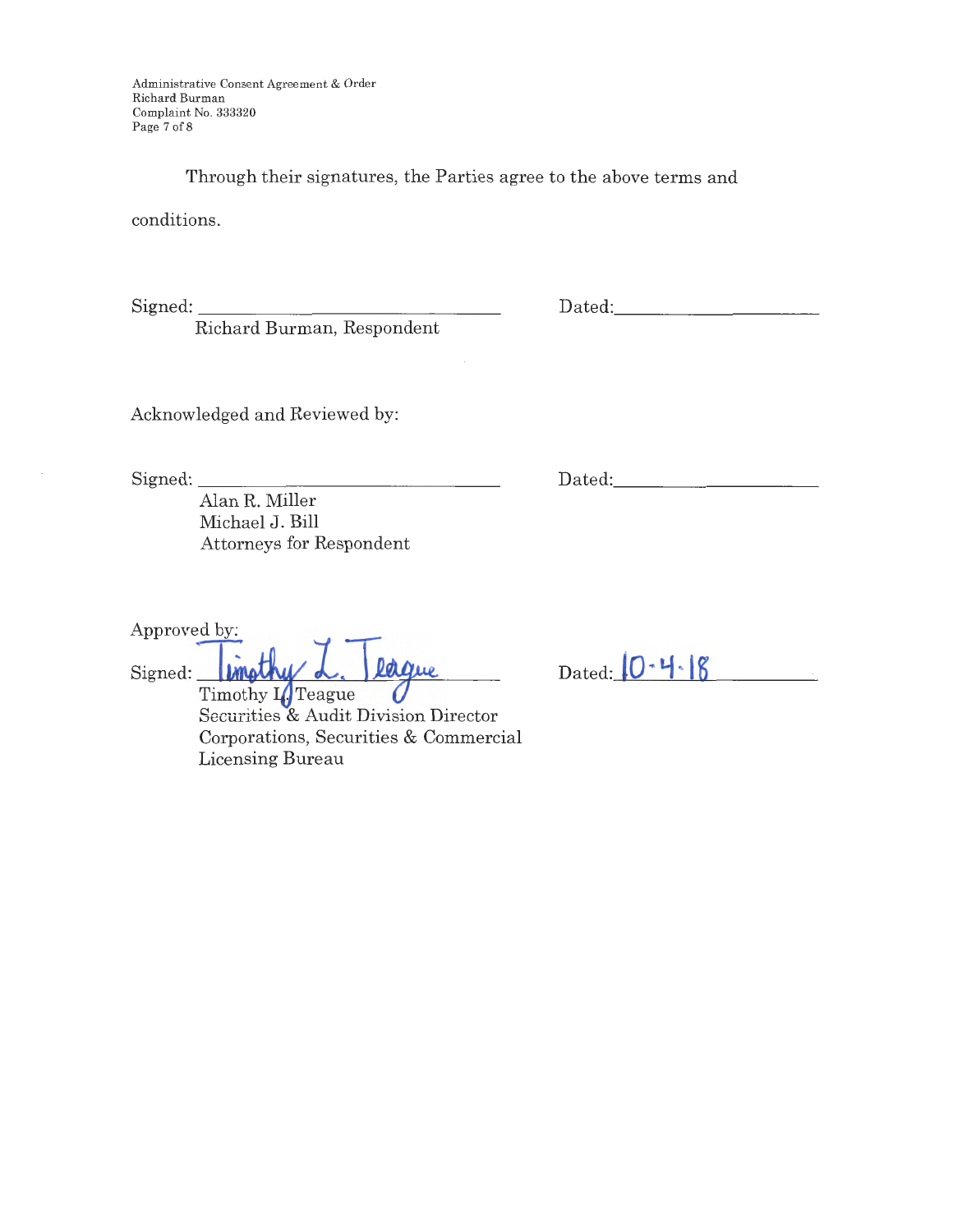Administrative Consent Agreement & Order Richard Burman Complaint No. 333320 Page 8 of 8

# **C. ORDER**

The Administrator NOW, THEREFORE, ORDERS:

THE TERMS AND CONDITIONS IN THE FOREGOING FULLY EXECUTED CONSENT AGREEMENT ARE INCORPORATED BY REFERENCE AND MADE BINDING AND EFFECTIVE THROUGH THIS CONSENT ORDER.

Bv: Julia Dale

Administrator and Director Corporations, Securities & Commercial Licensing Bureau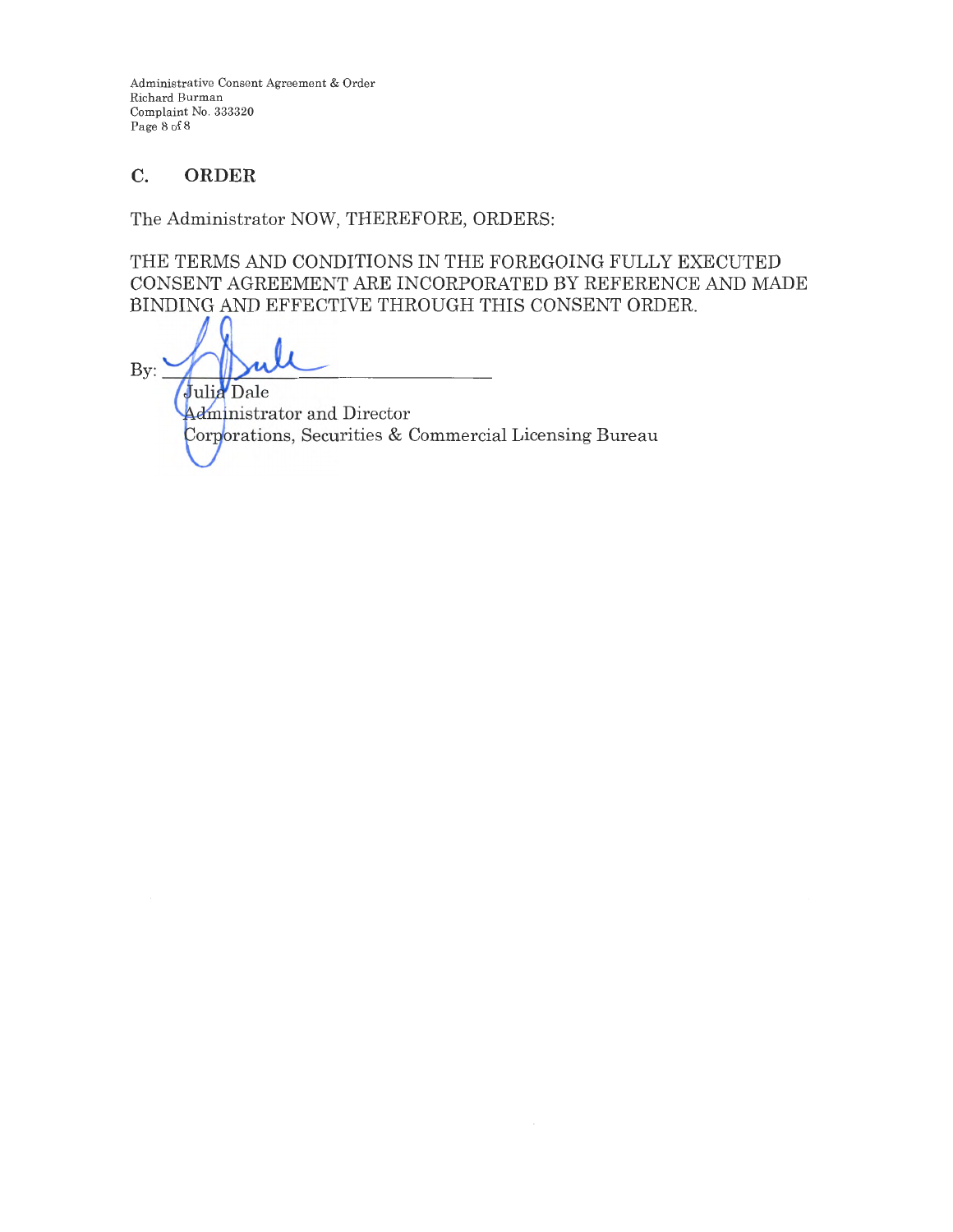## STATE OF MICHIGAN DEPARTMENT OF LICENSING AND REGULATORY AFFAIRS CORPORATIONS, SECURITIES & COMMERCIAL LICENSING BUREAU

In the Matter of:

Complaint No. 333320

I

RICHARD BURMAN Unregistered CRD#729193

Respondent.

**Issued** and entered This **29<sup>***M***</sup>** day of January, 2018

### NOTICE AND ORDER TO CEASE AND DESIST

Julia Dale, the Director of the Corporations, Securities & Commercial Licensing Bureau (the "Administrator"), pursuant to her statutory authority and responsibility to administer and enforce the Michigan Uniform Securities Act (2002), 2008 PA 551, as amended, MCL 451.2101 *et seq.* ("Securities Act"), hereby orders Richard Burman ("Respondent") to cease and desist from offering and selling unregistered securities and from acting as an unregistered agent for Woodbridge Mortgage Investment Fund 2, LLC; Woodbridge Mortgage Investment Fund 3, LLC; Woodbridge Mortgage Investment Fund 3A, LLC; and Woodbridge Mortgage Investment Fund 4, LLC (collectively, "Woodbridge" unless individually identified), contrary to the Securities Act. Respondent is also notified of the opportunity to request a hearing in this matter.

### **I. BACKGROUND**

#### **A. The Respondent**

**1.** Richard Burman is a Michigan resident. Respondent is not presently registered in any capacity pursuant to the Securities Act in Michigan.

#### **B. Findings of Fact**

**1.** The Bureau conducted an investigation of Respondent's activities under the Securities Act.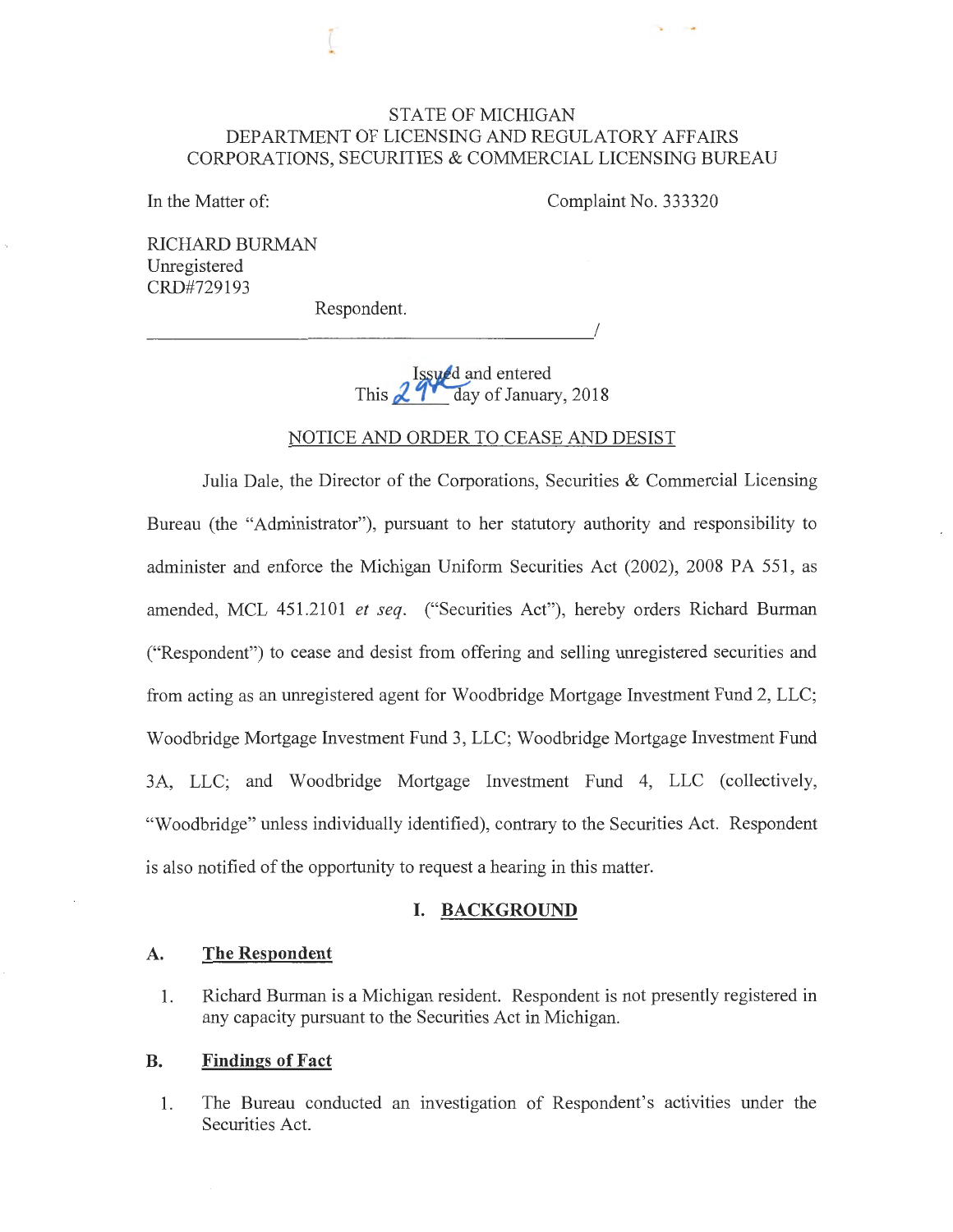- 2. On or around August 8, 2017, the Bureau issued orders against Woodbridge Mortgage Investment Fund 2, LLC; Woodbridge Mortgage Investment Fund 3, LLC; Woodbridge Mortgage Investment Fund 3A, LLC; and Woodbridge Mortgage Investment Fund 4 for violations of section 301 and section 501 of the Securities Act, MCL 451.2301 and MCL 451.2501. (Exhibits 1, 2, 3, and  $4$ )<sup>1</sup> None of the Woodbridge securities were federal covered, registered, or exempt from registration.
- 3. Respondent did not provide the Bureau with copies of notes sold to Michigan investors; however, he acknowledged offering and selling Woodbridge notes as follows:
	- A. Respondent sold a Woodbridge note to investor GCM-FA&M for \$25,00 on or around August 6, 2015;
	- B. Respondent sold a Woodbridge note to investor GCM-FA&M for \$25,000 on or around February 3, 2016;
	- C. Respondent sold a Woodbridge note to investor GCM-FA&M for \$25,000 on or around April 11, 2016;
	- D. Respondent sold a Woodbridge note to investor GCM-FA&M for \$25,000 on or around February 3, 2016;
	- E. Respondent sold a Woodbridge note to investor GCM-FA&M for \$25,000 on or around February 3, 2016;
	- F. Respondent sold a Woodbridge note to investor GCM-FA&M for \$25,000 on or around April 24, 2016;
	- G. Respondent sold a Woodbridge note to investor GCM-FA&M for \$25,000 on or around April 11, 2017;
	- H. Respondent sold a Woodbridge note to investor GCM-FA&M for \$25,000 on or around April 11, 2017;
	- I. Respondent sold a Woodbridge note to investor GCM-FA&M for \$25,000 on or around August 10, 2017;

<sup>&</sup>lt;sup>1</sup> Multiple other states have initiated enforcement proceedings against Woodbridge and its affiliated entities. The United States Securities and Exchange Commission has initiated enforcement proceedings against Woodbridge at the federal level, and alleges that Woodbridge is a "Ponzi scheme" which has defrauded investors out of over one billion dollars nationwide.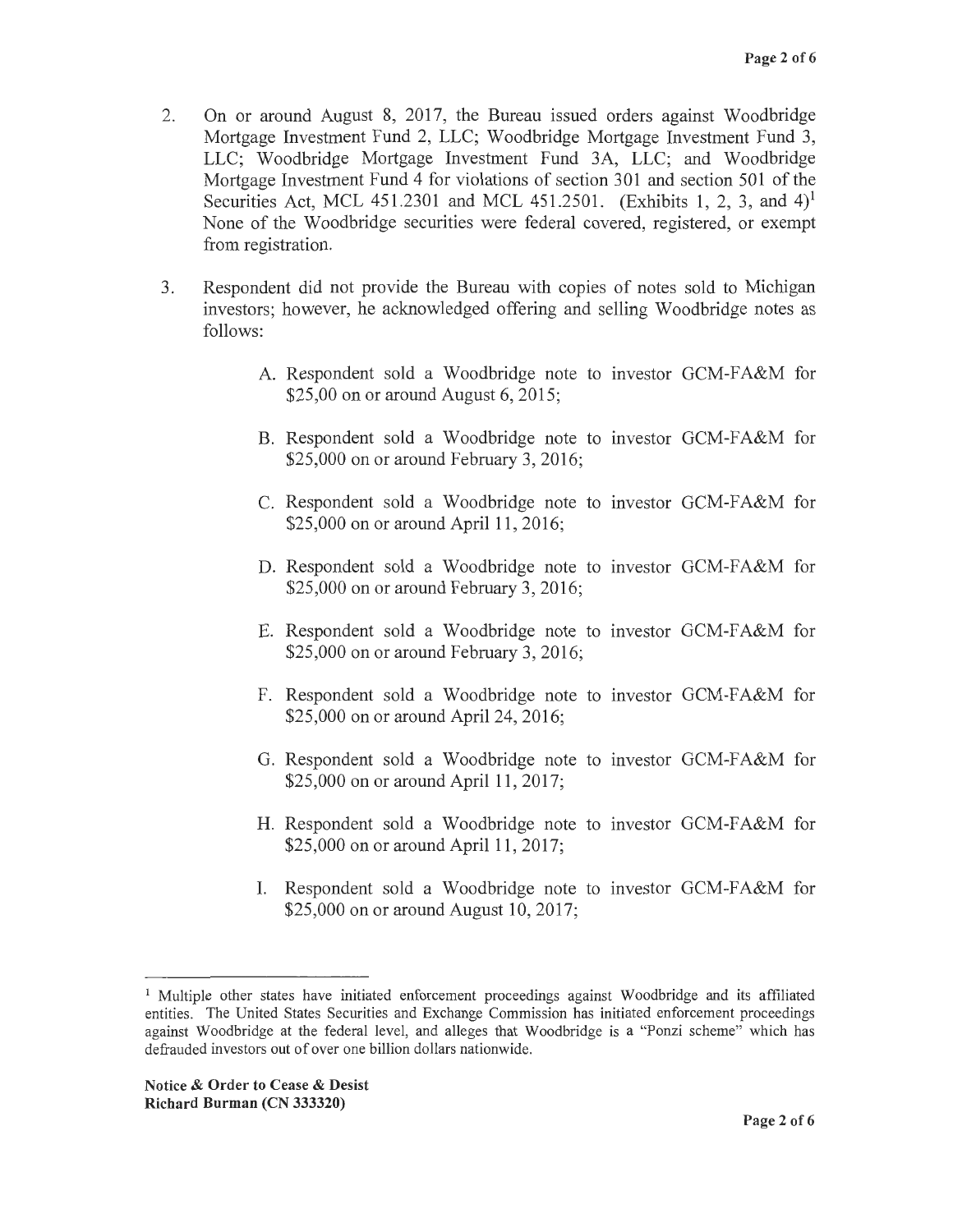- J. Respondent sold a Woodbridge note to investor CAA for an undisclosed amount on or around May 26, 2016;
- K. Respondent sold a Woodbridge note to investor CAA for \$25,000 on or around July 10, 2017;
- L. Respondent sold a Woodbridge note to investor DWH for \$25,000 on or around May 25, 2017;
- M. Respondent sold a Woodbridge note to investor DWH for \$25,000 on or around June 14, 2016;
- N. Respondent sold a Woodbridge note to investor DWH for \$25,000 on or around July 31, 2017;
- **0 .** Respondent sold a Woodbridge note to investor KK for \$25,000 on or around April 24, 2016;
- **P.** Respondent sold a Woodbridge note to investor KK for \$25,000 on or around August 11, 2016;
- **Q.** Respondent sold a Woodbridge note to investor KK for \$25,000 on or around August 10, 2017;
- **R.** Respondent sold a Woodbridge note to investors JA and DA for \$50,000 on or around March 17, 2015;
- S. Respondent sold a Woodbridge note to investors JA and DA for \$50,000 on or around March 18, 2016;
- T. Respondent sold a Woodbridge note to investors JA and DA for \$50,000 on or around April 18, 2017; and
- U. Respondent sold a Woodbridge note to investors JA and DA for \$25,000 on or around March 25, 2017.
- 4. The investigation developed evidence that Woodbridge paid Respondent \$22,812 in commissions to represent it in marketing, offering, and selling the securities identified in paragraph I.B.3.
- 5. Respondent is not registered or exempt from registration as an agent pursuant to the Securities Act in Michigan.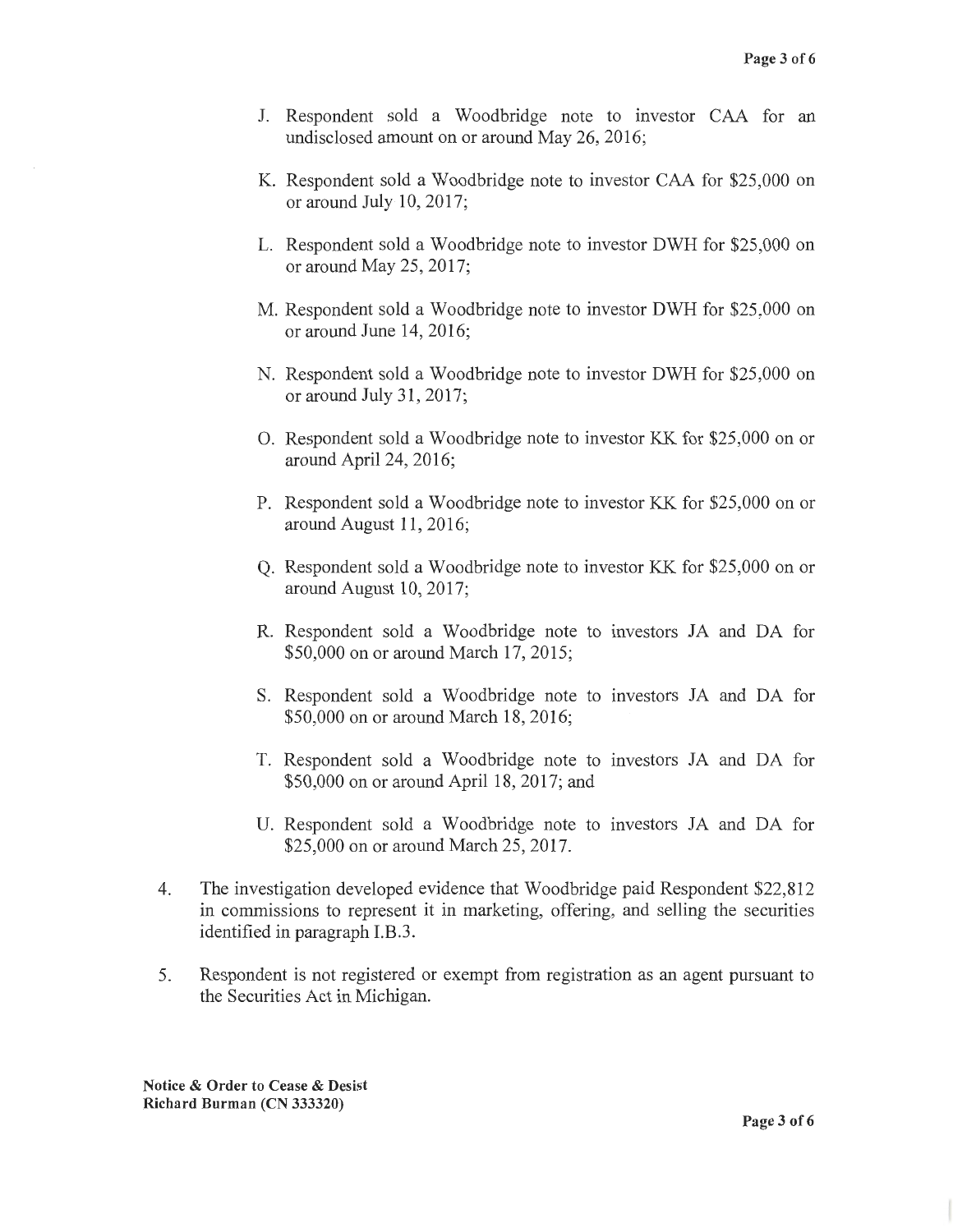# II. **RELEVANT STATUTORY PROVISIONS**

1. Section 301 of the Securities Act, MCL 451.2301, states:

A person shall not offer or sell a security in this state unless 1 or more of the following are met:

(a) The security is a federal covered security. (b) The security, transaction, or offer is exempted from registration under

- section 201 to 203.
- ( c) The security is registered under this act.
- 2. Section 402(1) of the Securities Act, MCL 451.2402(1), states:

An individual shall not transact business in this state as an agent unless the individual is registered under this act as an agent or is exempt from registration as an agent under subsection (2).

3. Section 503(1) of the Securities Act, MCL 451.2503(1), states:

In a civil action or administrative proceeding under this act, a person claiming an exemption, exception, preemption, or exclusion has the burden to prove the applicability of the exemption, exception, preemption, or exclusion.

# III. **CONCLUSIONS OF LAW**

- 1. Respondent Richard Burman offered or sold twenty-one Woodbridge securities in the State of Michigan which were not federally covered, exempt from registration, or registered, in violation of section 301 of the Securities Act, MCL 451.2301.  $(Exhibit 1).$
- 2. Respondent Richard Burman acted as an agent for Woodbridge in the offer and sale of twenty-one securities without the benefit of registration or a properlyclaimed exemption, in violation of section 402(1) of the Securities Act, MCL 451.2402(1 ).

# **IV. ORDER**

IT IS THEREFORE ORDERED, pursuant to section 604 of the Securities Act, MCL 451.2604, that: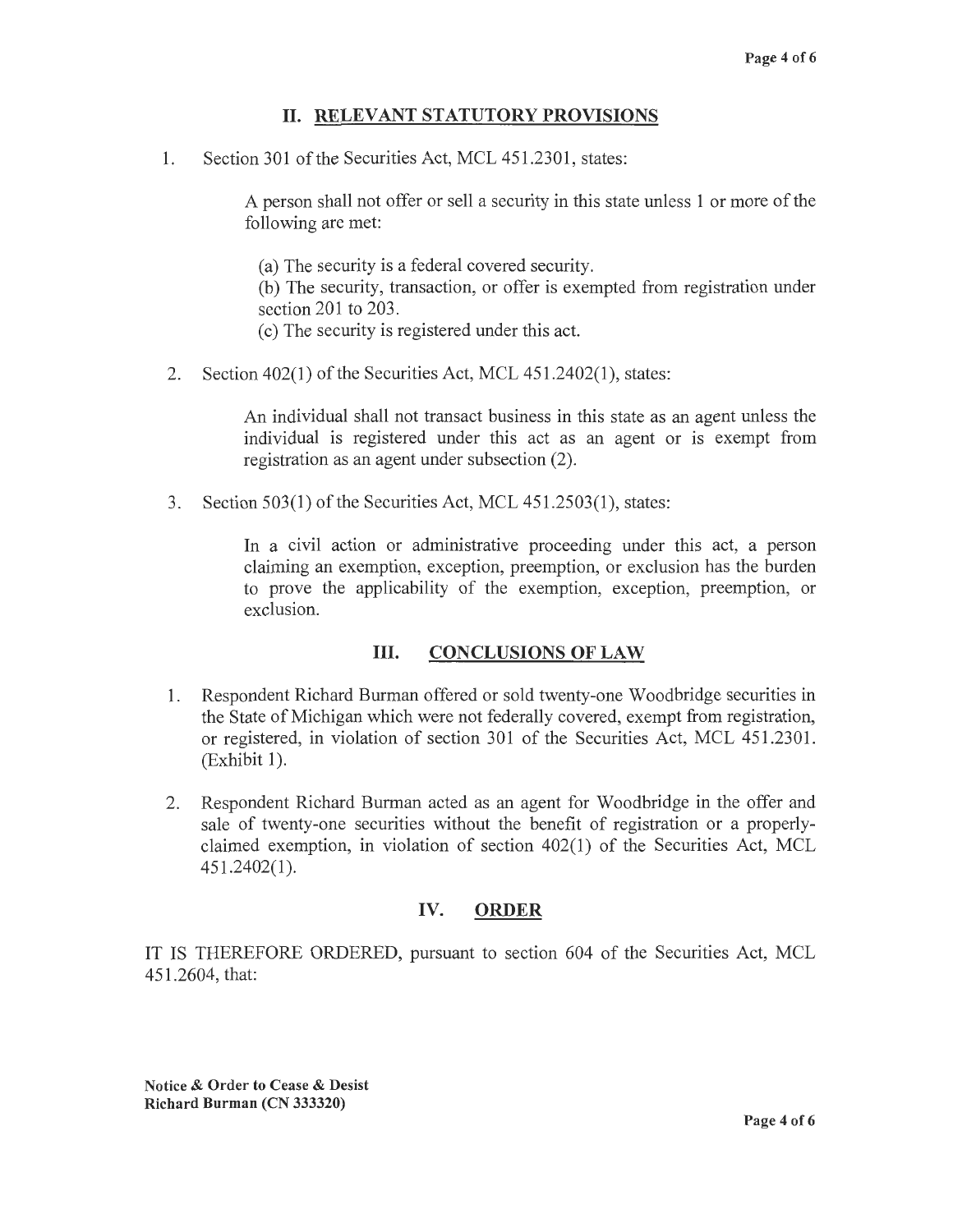- A. Respondent shall immediately CEASE AND DESIST from offering and selling unregistered securities and from acting as an unregistered agent, contrary to the Securities Act.
- B. Pursuant to section 604(2) of the Securities Act, this Notice and Order to Cease and Desist is IMMEDIATELY EFFECTIVE.
- C. In her Final Order, the Administrator, under section 604(4) of the Securities Act, MCL 451.2604(4), intends to impose a civil fine of \$22,812.00 against Respondent.
- D. Pursuant to section 508 of the Securities Act, MCL 451.2508, a person that willfully violates the Securities Act, or an order issued under the Securities Act, is guilty of a felony punishable by imprisonment for not more than 10 years or a fine of not more than \$500,000.00 for each violation, or both. An individual convicted of violating a rule or order under this act may be fined, but shall not be imprisoned, if the individual did not have knowledge of the rule or order.

# **V. NOTICE OF OPPORTUNITY FOR HEARING**

Section 604 of the Securities Act, MCL 451.2604, provides that Respondent has 30 days beginning with the first day after the date of service of this Notice and Order to Cease and Desist to submit a written request to the Administrator asking that this matter be scheduled for a hearing. If the Administrator receives a written request in a timely manner, the Administrator shall schedule a hearing within 15 days after receipt of the request. The written request for a hearing must be addressed to:

> Corporations, Securities & Commercial Licensing Bureau Regulatory Compliance Division P.O. Box 30018 Lansing, MI 48909

#### **VI. ORDER FINAL ABSENT HEARING REQUEST**

A. Under section 604 of the Securities Act, MCL 451.2604, the Respondent's failure to submit a written request for a hearing to the Administrator within 30 days after the service date of this **NOTICE AND ORDER TO CEASE AND DESIST** shall result in this order becoming a **FINAL ORDER** by operation of law. The **FINAL ORDER** includes the imposition of the fines cited described in section IV.C., and the fine amounts set forth below will become due and payable to the Administrator within sixty (60) days after the date this order becomes final:

> $$22,812.00$  - Richard Burman, under section 604 of the Securities Act, MCL 451.2604.

**Notice** & **Order to Cease** & **Desist Richard Burman (CN 333320)**